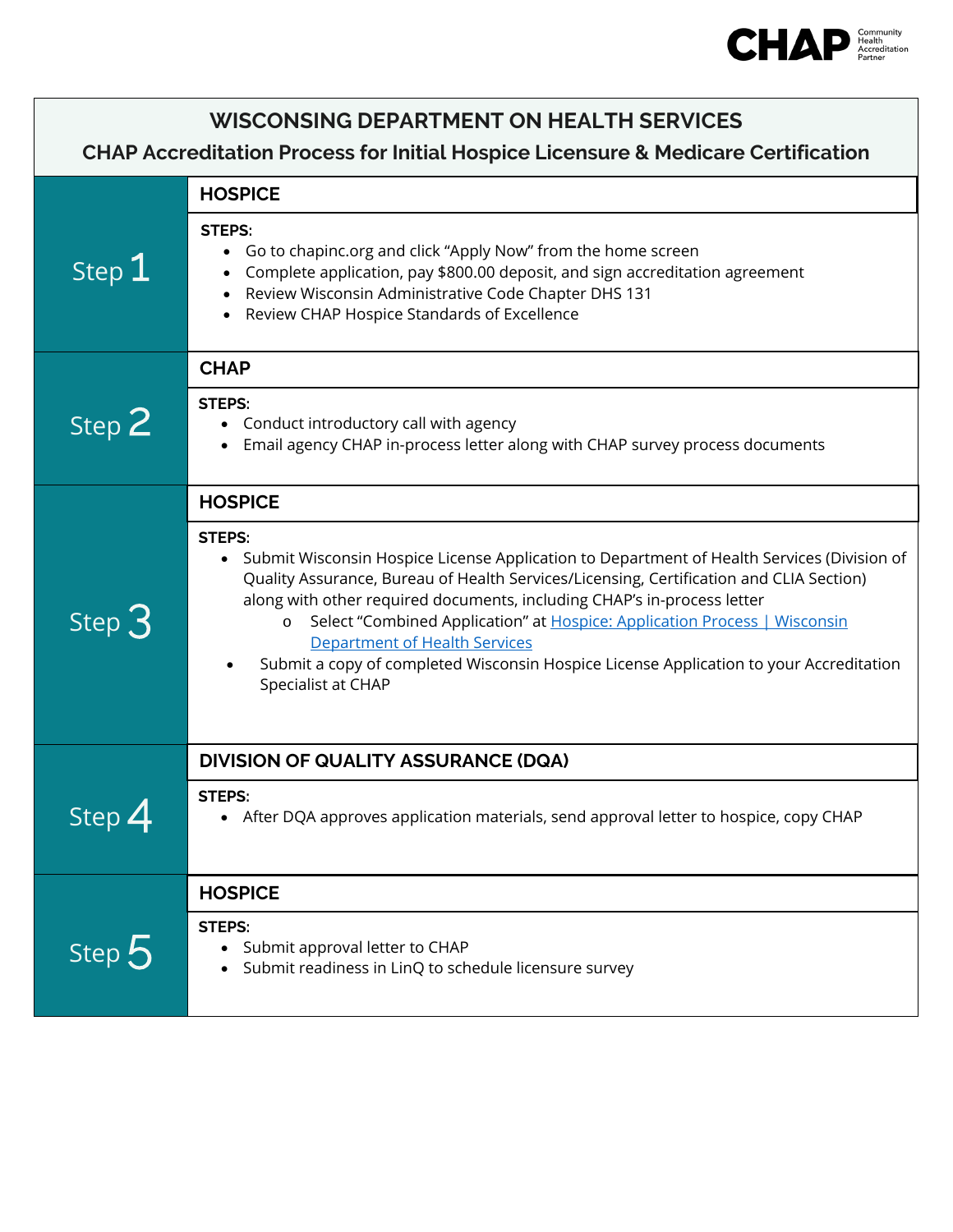

|          | <b>CHAP</b>                                                                                                                                                                                                                                                                                                                                                                                                                                                                                                                                                                                                                                                                                                                    |
|----------|--------------------------------------------------------------------------------------------------------------------------------------------------------------------------------------------------------------------------------------------------------------------------------------------------------------------------------------------------------------------------------------------------------------------------------------------------------------------------------------------------------------------------------------------------------------------------------------------------------------------------------------------------------------------------------------------------------------------------------|
| Step 6   | <b>STEPS:</b><br>Accreditation Specialist completes readiness call and Scheduling Manager schedules an<br>$\bullet$<br>announced initial licensure visit<br>Conduct 1 day licensure visit and submit for CHAP's 3 levels of review<br>If an action plan is required (any deficiencies cited), submit action plan within 10<br>$\circ$<br>calendar days of CHAP release of the action plan to agency<br>If no deficiencies or with accepted action plan, the site visit is assigned to the<br>$\circ$<br>CHAP Board of Review (BOR) for a provisional accreditation decision<br>Notify agency of licensure accreditation decision via emailed accreditation letter<br>Email DQA of approval of 1-year provisional accreditation |
|          | <b>DIVISION OF QUALITY ASSURANCE (DQA)</b>                                                                                                                                                                                                                                                                                                                                                                                                                                                                                                                                                                                                                                                                                     |
| Step $7$ | <b>STEPS:</b><br>Notify and grant provisional state licensure for 2 years with the same effective date of<br><b>CHAP</b> accreditation                                                                                                                                                                                                                                                                                                                                                                                                                                                                                                                                                                                         |
|          | <b>HOSPICE</b>                                                                                                                                                                                                                                                                                                                                                                                                                                                                                                                                                                                                                                                                                                                 |
| Step 8   | <b>STEPS:</b><br>Submit CMS-855A application to Wisconsin's assigned Medicare Administrative<br>$\bullet$<br>Contractor (MAC)<br>National Government Services (NGS) -<br>$\circ$<br>https://www.ngsmedicare.com/web/ngs?lob=93618&state=97203&region=93624<br>After provisional license is received, begin admitting and serving patients (a minimum of<br>5 hospice patients must be served, with 3 active patients at the time of the initial site<br>visit).<br>Submit a copy of the 855A approval letter from NGS to CHAP and submit readiness in<br>CHAPLinQ<br>"Readiness" consists of the 855A approval letter, entry of number of skilled<br>$\circ$<br>patients served and number of active patients                  |